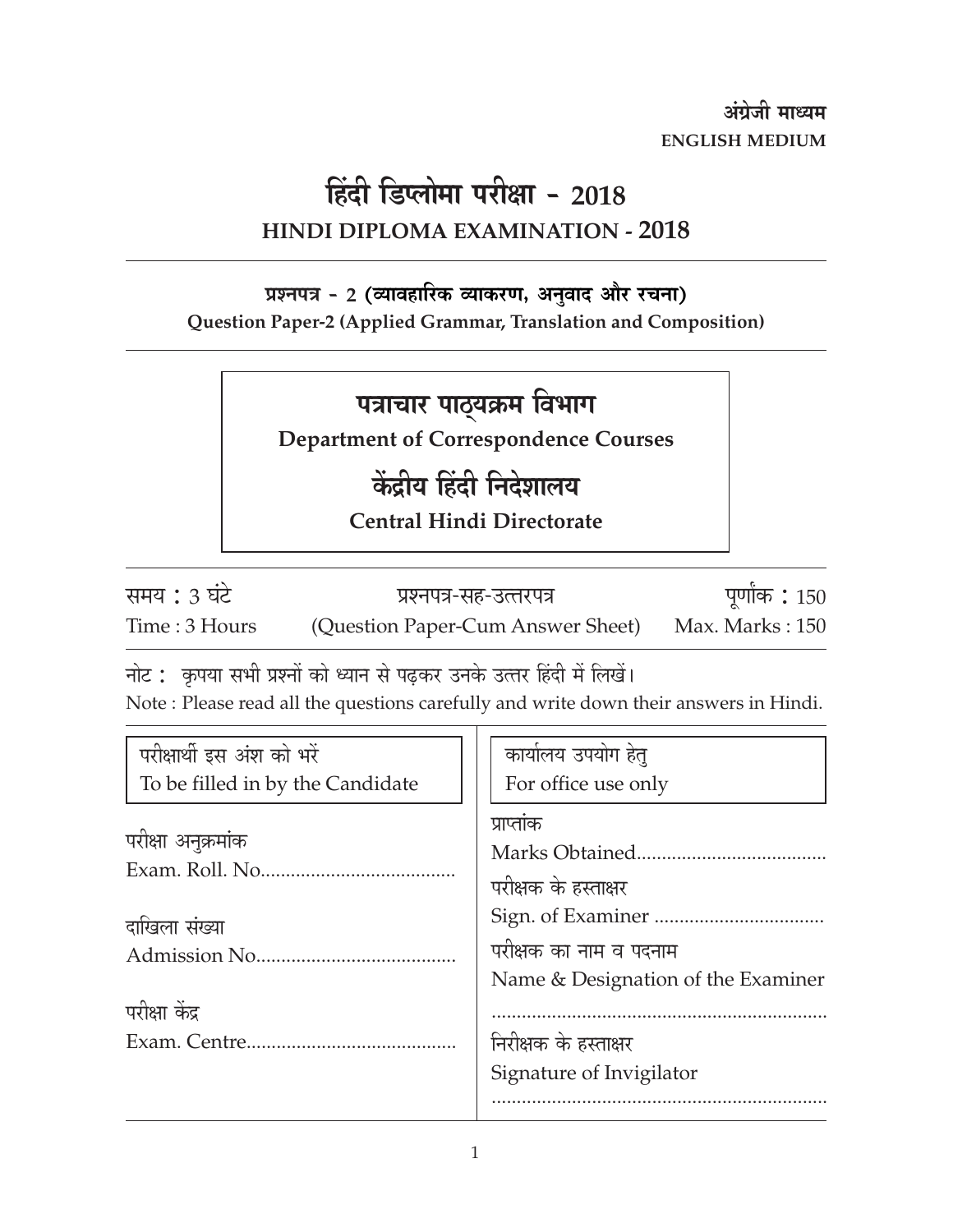|     | प्रश्न-1. (क) निम्नलिखित शब्दों के हिंदी पर्याय लिखिए : |                                                                                                                    |     |                      |    |          | (5) |     |
|-----|---------------------------------------------------------|--------------------------------------------------------------------------------------------------------------------|-----|----------------------|----|----------|-----|-----|
|     | Write Hindi Synonyms of the following words:            |                                                                                                                    |     |                      |    |          |     |     |
|     | 1.                                                      | मुलाकात                                                                                                            |     |                      |    | 4. चेहरा |     |     |
|     | 2.                                                      | मेहमान                                                                                                             |     |                      | 5. | मित्र    |     |     |
|     |                                                         | 3. चिट्ठी                                                                                                          |     |                      |    |          |     |     |
| (ख) |                                                         | निम्नलिखित में से किन्हीं पाँच के व्युत्पन्न शब्द लिखिए:<br>Write derivatives of any five of the following words : |     |                      |    |          |     | (5) |
|     |                                                         | 1. रेशम + ई                                                                                                        | $=$ |                      |    |          |     |     |
|     |                                                         | 2. लिख + इत                                                                                                        | $=$ | ******************** |    |          |     |     |
|     |                                                         | $3.$ सुंदर + ता                                                                                                    | $=$ |                      |    |          |     |     |
|     |                                                         | $4.$ लेख + क                                                                                                       | $=$ |                      |    |          |     |     |
|     |                                                         | 5. पत्थर + ईला                                                                                                     | $=$ |                      |    |          |     |     |
|     |                                                         | 6. स्वर्ण + मय                                                                                                     | $=$ |                      |    |          |     |     |
|     |                                                         | (ग) निम्नलिखित शब्दों के हिंदी में विलोम शब्द लिखिए :<br>Write Hindi antonyms of the following words:              |     |                      |    |          |     | (5) |
|     |                                                         | 1. संतोष                                                                                                           |     |                      | 4. | अवर्नात  |     |     |
|     | 2.                                                      | उत्तीर्ण                                                                                                           |     |                      | 5. | लायक     | .   |     |
|     |                                                         | 3. हाजिर                                                                                                           |     |                      |    |          |     |     |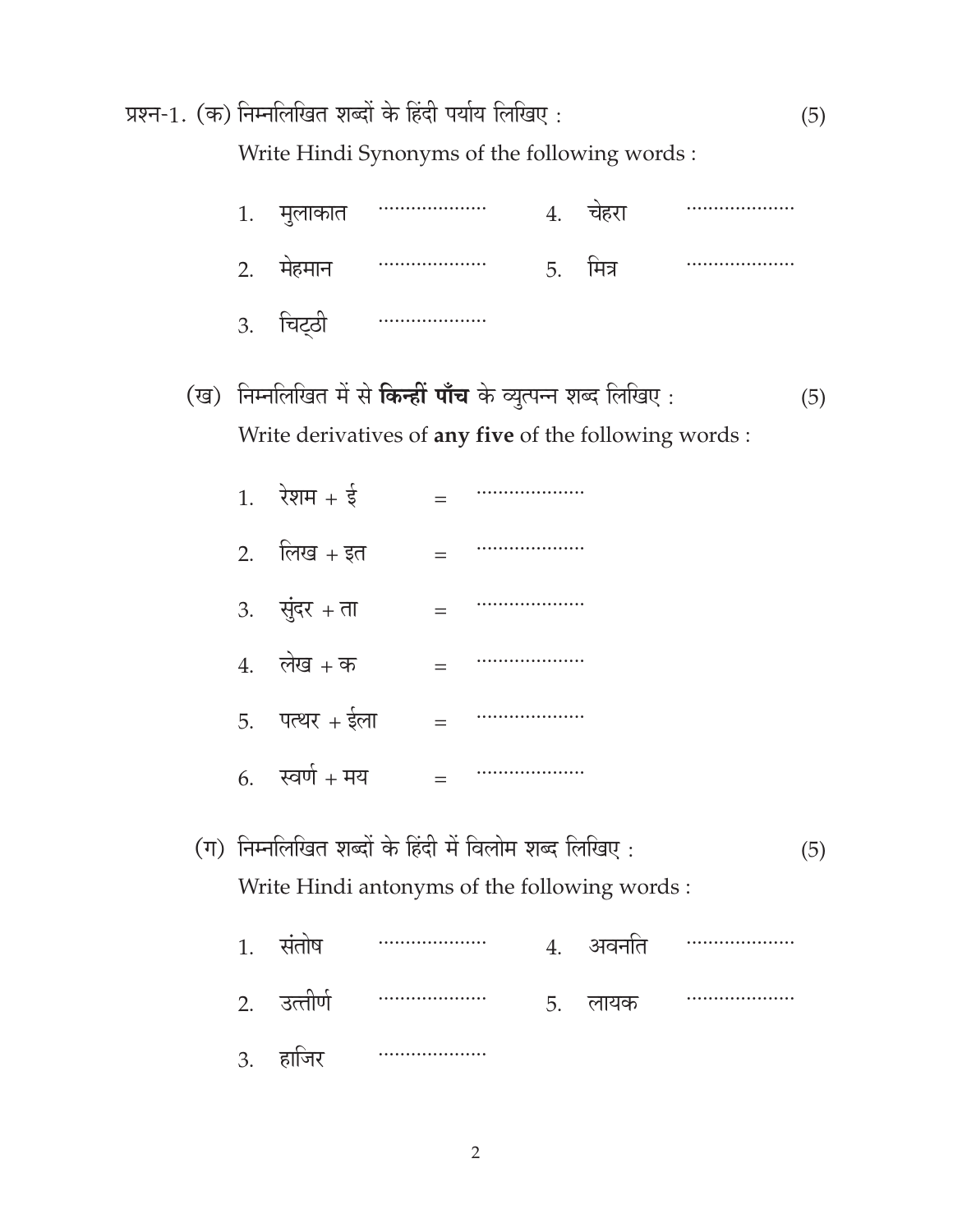| प्रश्न-2. (क) कोष्ठक में दी गई क्रियाओं की सहायता से <b>किन्हीं पाँच</b> वाक्यों को पूरा |         |                                                                                               |  |  |  |  |          |         |
|------------------------------------------------------------------------------------------|---------|-----------------------------------------------------------------------------------------------|--|--|--|--|----------|---------|
|                                                                                          | कोजिए : |                                                                                               |  |  |  |  |          | (5)     |
|                                                                                          |         | Complete any five of the following sentences with the help of<br>verbs given within brackets: |  |  |  |  |          |         |
|                                                                                          |         | 1. जोकर को देखकर सभी बच्चे …………………… ।                                                         |  |  |  |  |          | (हॅसना) |
|                                                                                          |         |                                                                                               |  |  |  |  |          | (होना)  |
|                                                                                          |         | 3. मोहन ने मेरे पैसे ………………………. ।                                                             |  |  |  |  | (लौटाना) |         |
|                                                                                          |         | 4. सीटी बजते ही रेलगाड़ी …………………………………                                                        |  |  |  |  | (चलना)   |         |
|                                                                                          |         |                                                                                               |  |  |  |  |          | दखना)   |
|                                                                                          |         |                                                                                               |  |  |  |  |          |         |

- $(\hat{4}$ जना)
- निम्नलिखित वाक्यों के सामने परसर्ग दिए गए हैं । **किन्हीं पाँच** वाक्यों के खाली (ख) स्थानों में सही परसर्ग भरिए:  $(5)$

Post positions are given against the following sentences. Please fill any five of the following sentences with the correct post positions: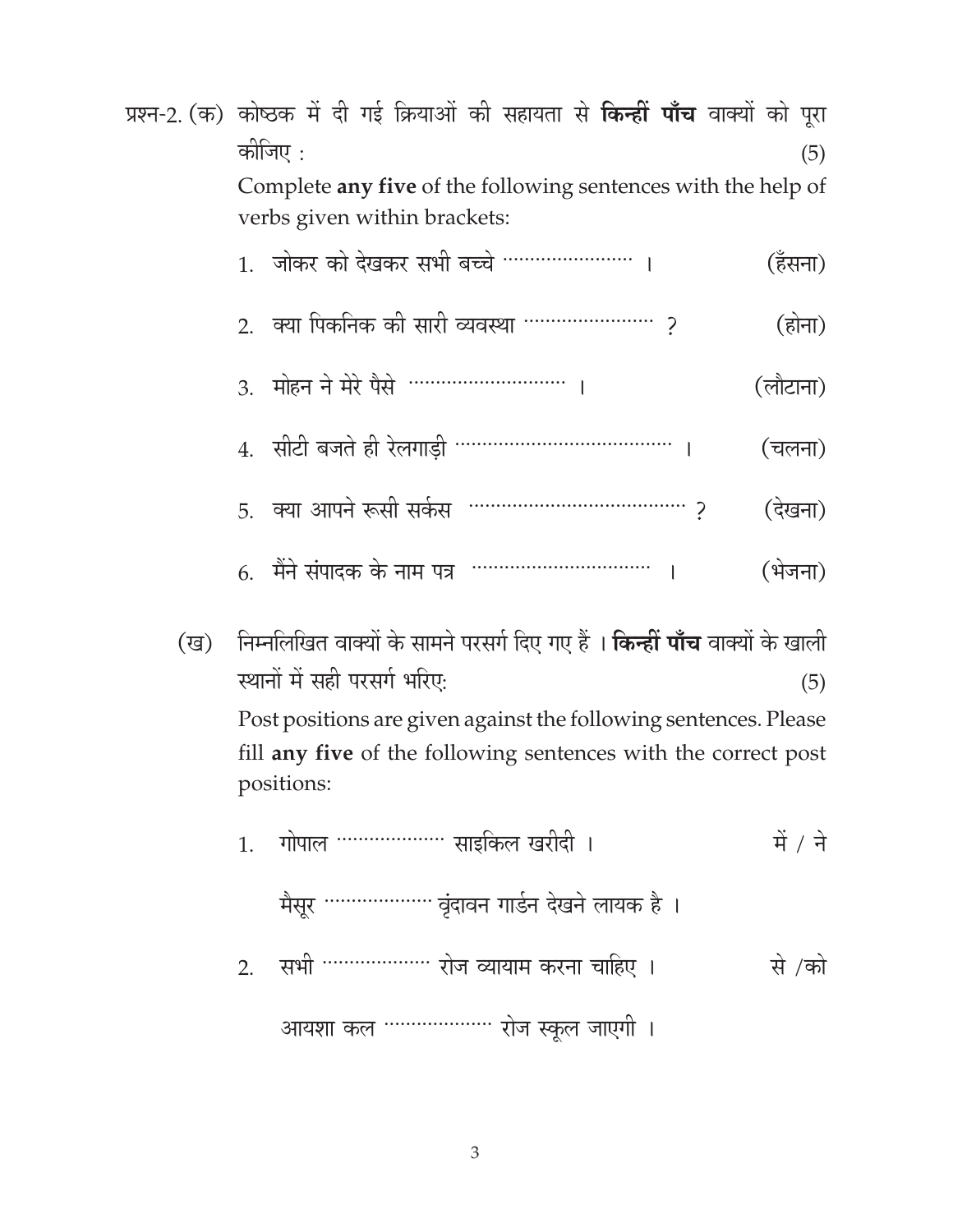हम सभी ……………… क्रिकेट मैच देखा । ने/से  $\mathcal{E}$ 

बुजुर्गों ……………… तेज दौड़ा नहीं जाता।

रमेश ……………… मामाजी चेन्नई में रहते हैं । के/को  $\overline{4}$ .

उस लड़की ……………… फिल्म देखने जाना था।

विश्वास ……………… मत जाने दो। को/ने 5.

मारिया ……………… फल नहीं खाए ।

बच्चों ……………… कक्षा में शोर नहीं मचाना चाहिए। से/को 6.

रामू ……………… ज्यादा वज़न नहीं उठाया जाता ।

(ग) कोष्ठक में दिए गए अंग्रेजी शब्दों के समानार्थी हिंदी रूपों से **किन्हीं पाँच** वाक्यों को पूरा कीजिए :  $(5)$ Complete any five sentences with the help of Hindi equivalents of English words given within brackets:

| 1. यह देखो, किसी का पर्स मेज पर ………………………. । | (is lying)       |
|----------------------------------------------|------------------|
| 2 मैं कल सभा में ………………………                   | (will speak)     |
|                                              | (It is possible) |
| 4. भाषण खत्म हुआ और लोग घर ………… ।            | (began to go)    |
| 5. नदी समुद्र                                | (towards)        |
| 6. मैं हमेशा अपनी जगह …………………                | (remain seated)  |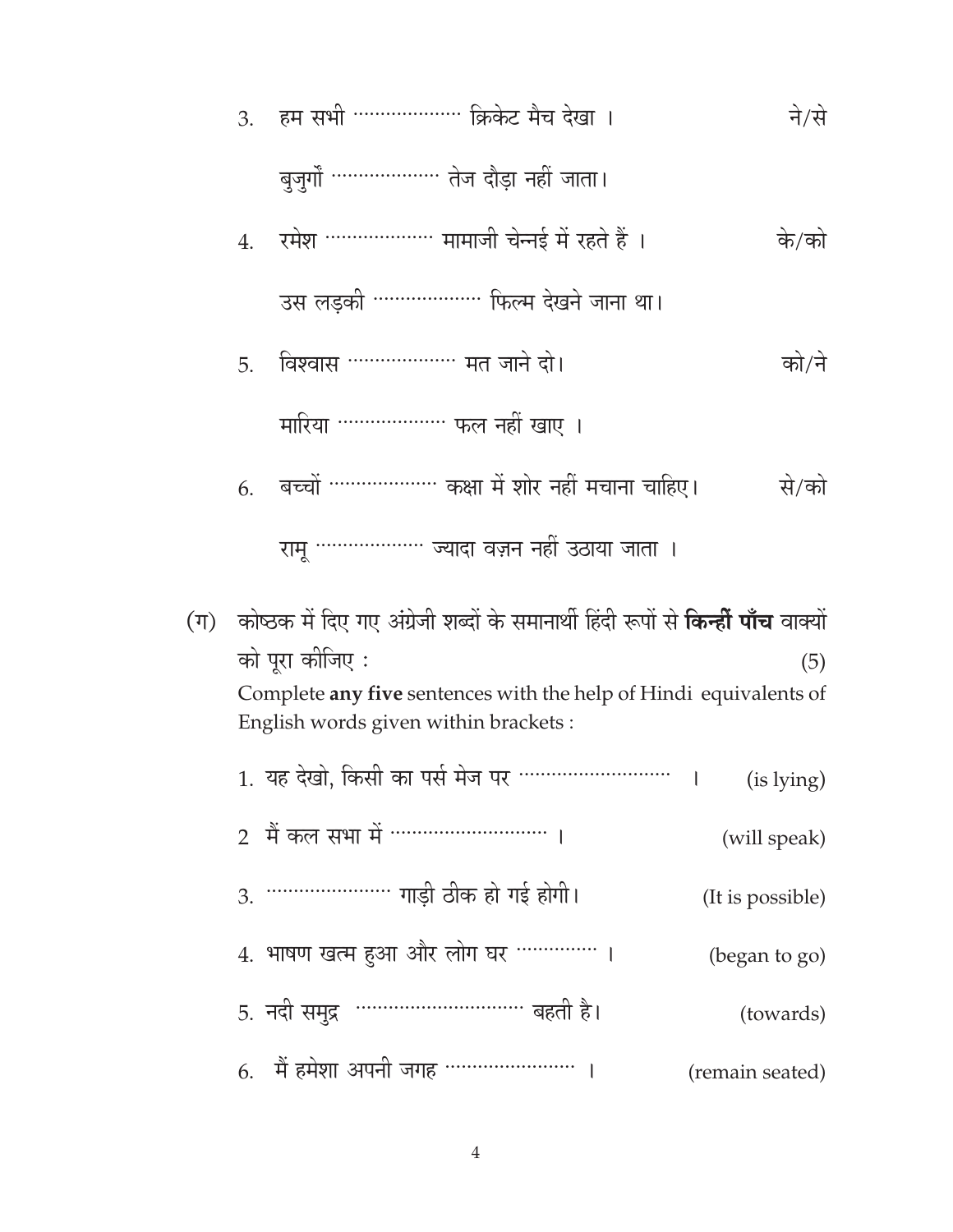|  | प्रश्न-3. (क) निम्नलिखित में से <b>किन्हीं पाँच</b> शब्द युग्मों का हिंदी वाक्यों में इस प्रकार प्रयोग                                   |      |
|--|------------------------------------------------------------------------------------------------------------------------------------------|------|
|  | करें कि उनके अर्थों का अंतर स्पष्ट हो जाए :                                                                                              | (10) |
|  | Use any five of the following Pairs of words in your sentences in<br>Hindi in such a way that the differences in their meaning is clear: |      |
|  | 1. सो - सौ                                                                                                                               |      |
|  |                                                                                                                                          |      |
|  |                                                                                                                                          |      |
|  |                                                                                                                                          |      |
|  |                                                                                                                                          |      |
|  | 2. दूध - दूत                                                                                                                             |      |
|  |                                                                                                                                          |      |
|  |                                                                                                                                          |      |
|  |                                                                                                                                          |      |
|  |                                                                                                                                          |      |
|  | 3. आदि - आदी                                                                                                                             |      |
|  |                                                                                                                                          |      |
|  |                                                                                                                                          |      |
|  |                                                                                                                                          |      |
|  |                                                                                                                                          |      |
|  | 4. गृह - ग्रह                                                                                                                            |      |
|  |                                                                                                                                          |      |
|  |                                                                                                                                          |      |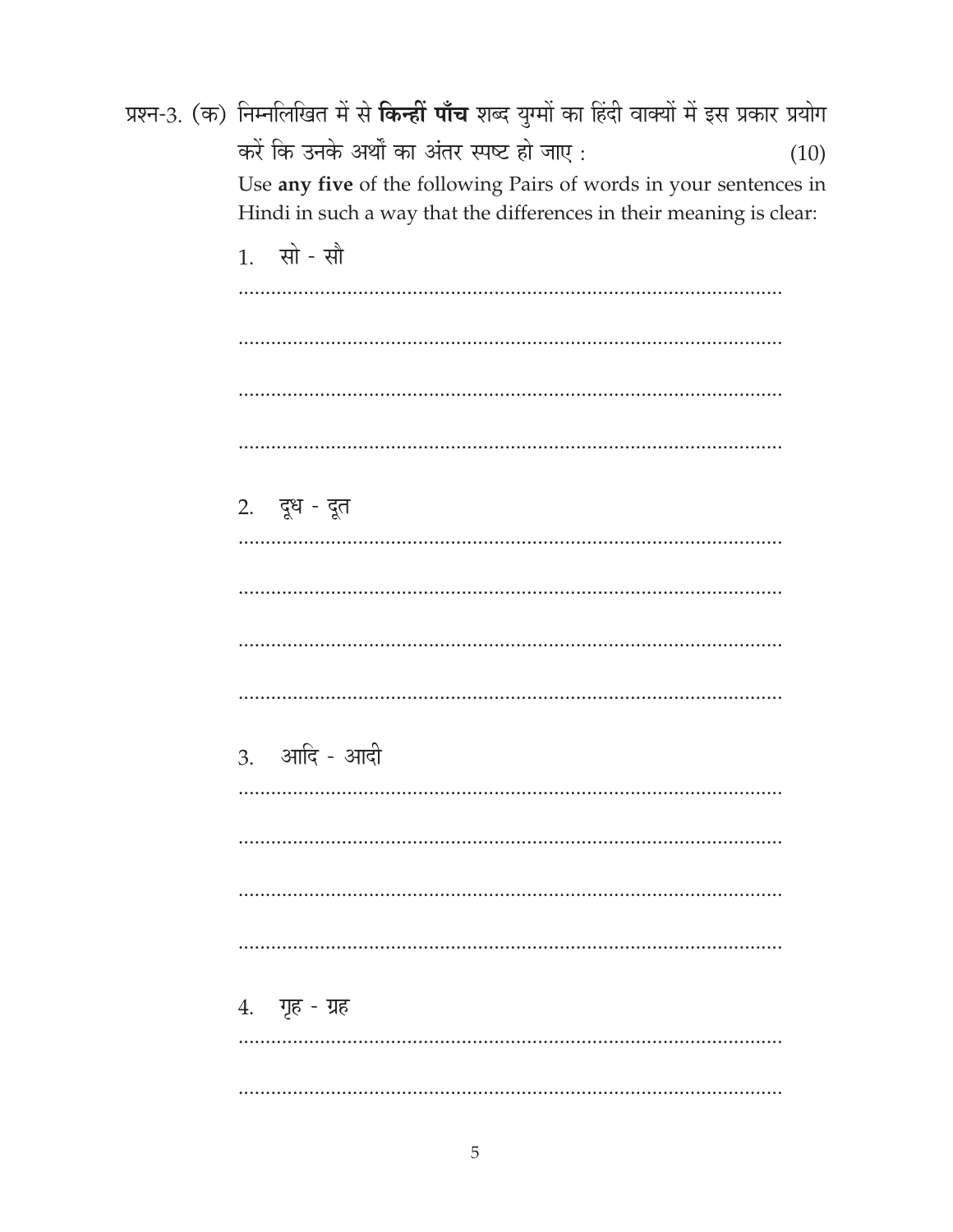5. अंदर - अंतर 6. दिन - दीन 

क और ख के वाक्यांशों में से सही जोड़े मिलाकर वाक्य बनाइए । (ख)  $(5)$ Make the sentences with the help of correct phrases given in the कand ख:

|                                               | ख                                 |
|-----------------------------------------------|-----------------------------------|
| 1. सूर्य से प्राप्त होने वाली ऊर्जा को        | तो नष्ट हो ही रही है साथ ही वर्षा |
|                                               | की कमी भी होती जा रही है।         |
| 2. प्राणियों को प्रकृति के विभिन्न स्रोतों से | असाधारण वृद्धि हो रही है।         |
| 3. पर्यटकों के लिए भारत में                   | अनेक आकर्षण हैं।                  |
| 4. आज अधिकतर देशों की जनसंख्या में            | ऊर्जा प्राप्त होती है।            |
| 5. वृक्षों की अंधाधुंध कटाई से वन-संपदा       | सौर ऊर्जा कहते हैं।               |
|                                               |                                   |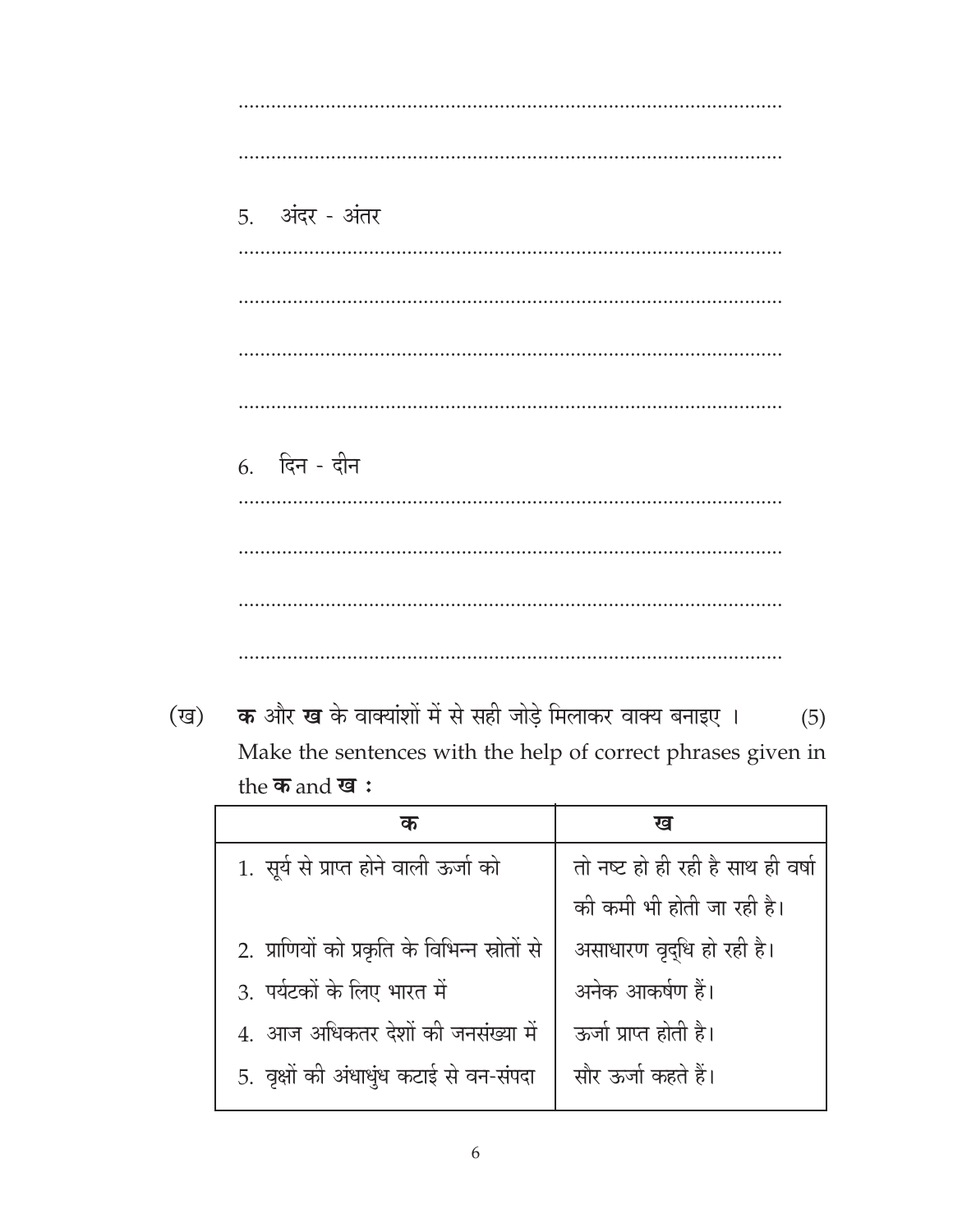|           | 1.             |                                                                                                                                                   |
|-----------|----------------|---------------------------------------------------------------------------------------------------------------------------------------------------|
|           | 2.             |                                                                                                                                                   |
|           | 3.             |                                                                                                                                                   |
|           | 4.             |                                                                                                                                                   |
|           | 5.             |                                                                                                                                                   |
|           |                |                                                                                                                                                   |
| प्रश्न-4. |                | नीचे लिखे वाक्यों में से <b>किन्हीं पाँच</b> को शुद्ध रूप में लिखिए :<br>(10)<br>Write any five of the following sentences in their correct form: |
|           | 1 <sub>1</sub> | शिला काल बाज़ार गई।                                                                                                                               |
|           |                |                                                                                                                                                   |
|           | 2.             | भाषाई विवादों से हमारि राष्ट्रीय एकता को कतरा पहुँचता है।                                                                                         |
|           | 3              | राजस्थान में केवल रेगिस्थान नहिं है।                                                                                                              |
|           | $\overline{4}$ | भारत में महापुरुषों की जयतीयाँ और पुण्य तिथीयाँ भी मनाई जाती हैं।                                                                                 |
|           | 5              | इस वीषय पर आपके क्या वीचार हैं।                                                                                                                   |
|           | 6              | दीपावली का त्यौहार वर्शा ऋतू के बाद आता है।                                                                                                       |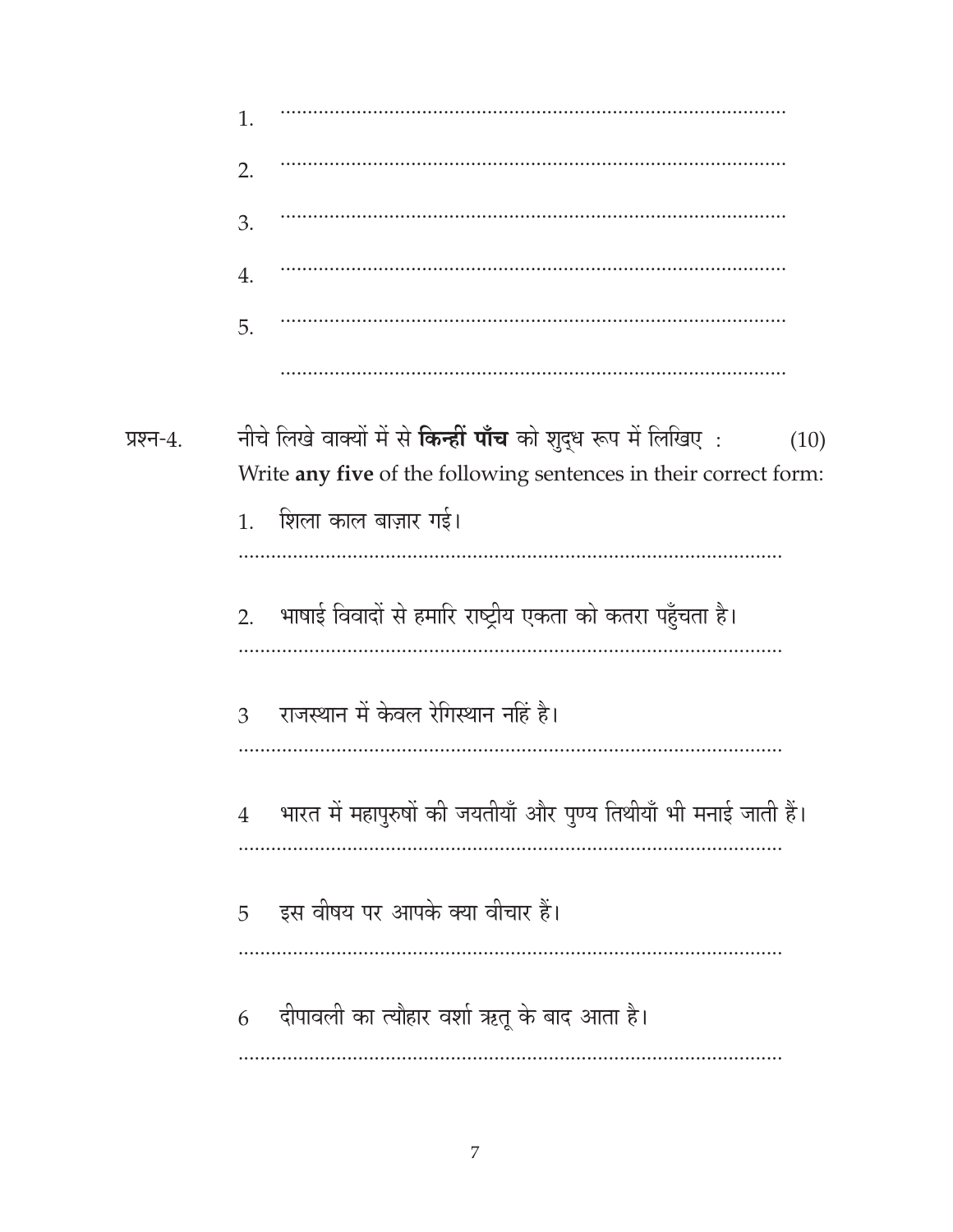प्रश्न-5. (क) नीचे लिखे वाक्यों में से किन्हीं तीन को नमूने के अनुसार बदलिए:  $(6)$ Transform any three of the following sentences as per the model: मोहन ने पत्र पढ़ा। (मैंने) नमृना/Model मैंने मोहन से पत्र पढवाया। 1. नौकर ने कमरे साफ किए। (हमने) लेखक ने एक नई कविता लिखी। (संपादक ने)  $2<sup>1</sup>$ 3. कुली ने सामान उठाया। (लक्ष्मी ने) 4. लिपिक ने रजिस्ट्री पत्र भेजा। (अधिकारी ने) - निम्नलिखित वाक्यों में से **किन्हीं चार** वाक्यों को नमूने के अनुसार (ख) बदलिए $\,$  :  $(8)$ Transform any four of the following sentences as per the model: सरला बस में चढी । नमूना/Model सरला बस में चढ़ गई। दूधवाला आया । 1. 2. बीमारी जल्दी ठीक होगी ।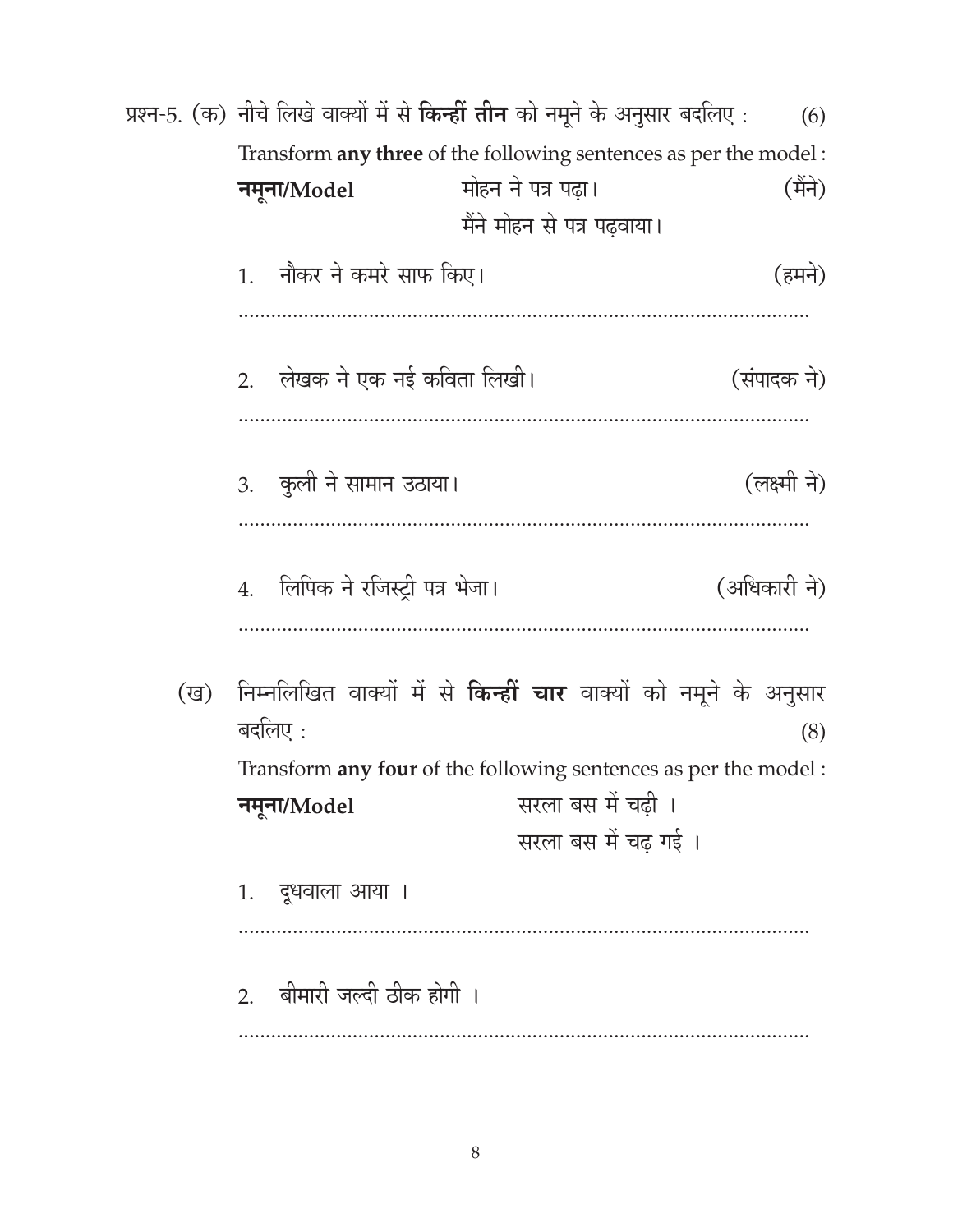3. जल्दी सोओ। मेरा काम जल्दी खत्म होगा।  $\overline{4}$ . 5. वह परीक्षा में सफल होगा। निम्नलिखित वाक्यों में से **किन्हीं तीन** वाक्यों को नमूने के अनुसार बदलिए : (6) Transform any three of the following sentences as per the model. सुंदरम हिंदी जानता है। नमूना/Model सुंदरम को हिंदी आती है। 1. सुधा खाना बनाना जानती है। 2. विनोबा भावे कई भाषाएँ जानते थे। राघव टी.वी. ठीक करना जानता है।  $\overline{3}$ .  $4.$  क्या आप तैरना जानते हैं ? 

 $(\mathbb{T})$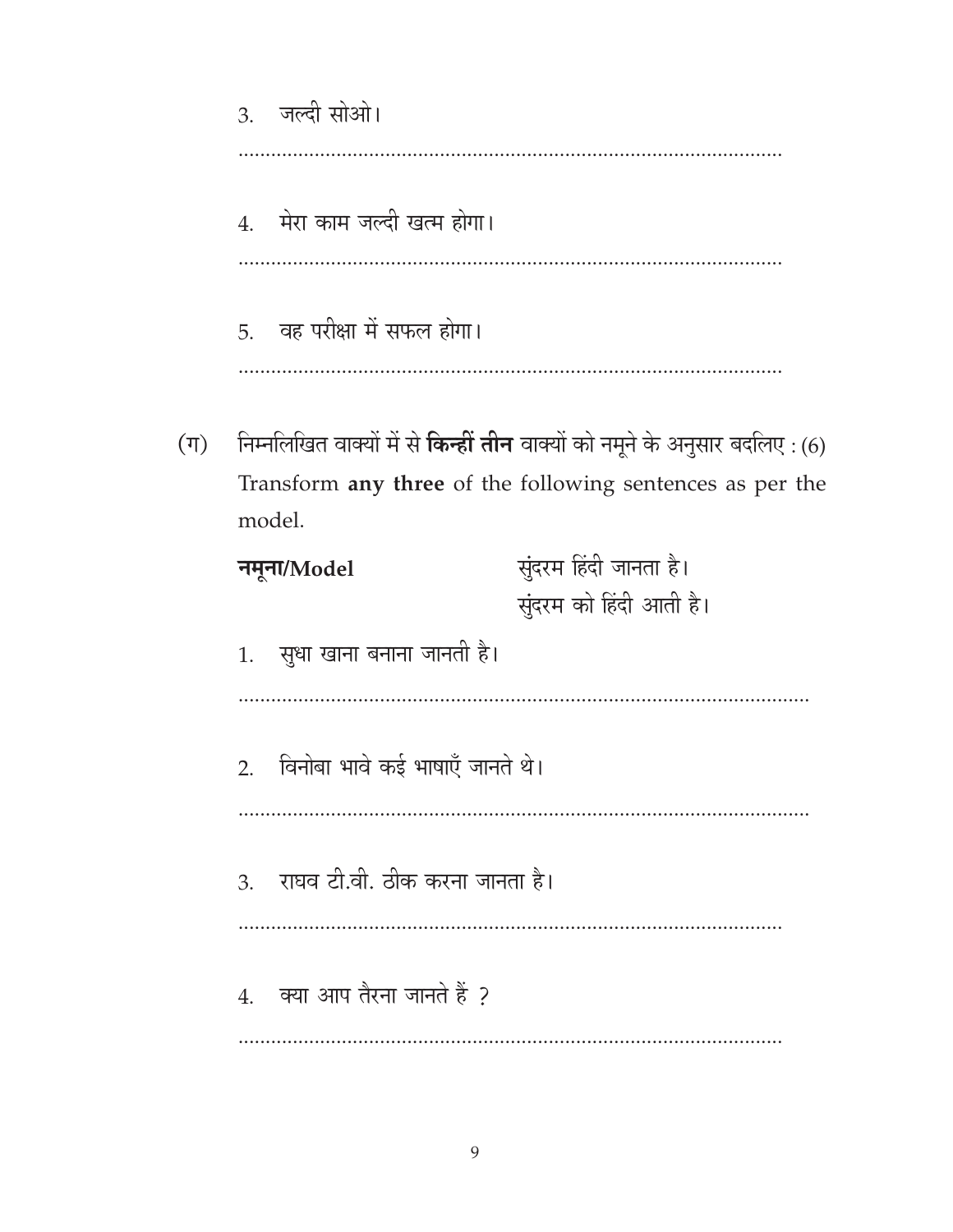निम्नलिखित रूपरेखा के आधार पर **कोई एक** कहानी लिखिए : प्रश्न-6.  $(15)$ 

Develop a story on the basis of the outline given below :

एक दूध बेचने वाली ..... दूध का मटका ..... सिर पर रखे शहर की ओर जाना ..... उसका सोचते जाना ..... दूध बेचकर हर रोज कुछ पैसे ..... उनसे कुछ अंडे ..... अंडों से मूर्गियाँ ..... मूर्गियाँ बेचकर गाय ..... बहुत सी गायें ..... फिर भैंसें ..... काफी धन ..... बड़ा मकान ..... कई नौकर-चाकर ..... विवाह के प्रस्ताव ..... दुधवाली का सोचना कि मैं सिर हिलाकर कहूँगी 'नहीं' ..... दुध के मटके का गिर कर फूट जाना ..... दूधवाली का स्वप्न टूट जाना ।

#### अथवा $/$  Or

एक लड़के का जंगल में रोज़ भेड़ें चराने जाना ..... एक बार उसे मज़ाक सूझना ..... जोर-जोर से चिल्लाना "दौड़ो-दौड़ो भेड़िया आया" ..... लोगों का कुल्हाड़ियाँ और लाठियाँ लेकर दौड़ते हुए आना ..... लड़के का जोर-जोर से हँसना ..... लोगों का नाराज होना ..... इस तरह दो-तीन बार मज़ाक करना ..... एक बार सचमुच भेड़िए का आना ..... जोर-जोर से चिल्लाने पर भी किसी का न आना ..... भेड़िए द्वारा कई भेड़ों को मारा जाना।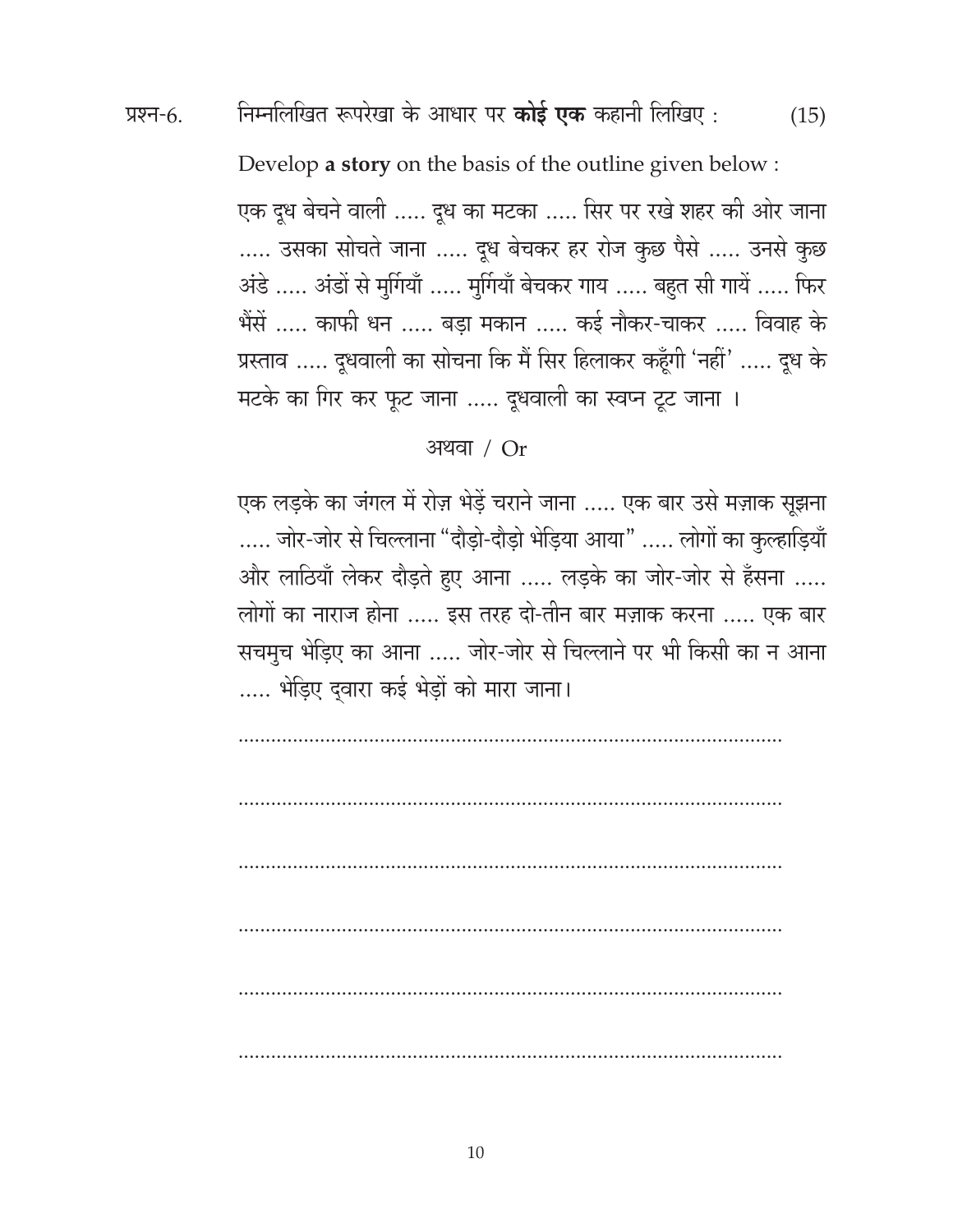.................................................................................................... .................................................................................................... .................................................................................................... .................................................................................................... .................................................................................................... .................................................................................................... .................................................................................................... .................................................................................................... .................................................................................................... .................................................................................................... प्रश्न-7. निम्नलिखित में से **किसी एक** गद्यांश का हिंदी में अनुवाद कीजिए : (20) Translate **any one** of the following passages in Hindi : You must have heard about Socrates. He was a great philosopher. He never made a show of his anger. He believed that an angry man is more of a beast than of a human being. On the contrary, his wife used to lose temper on the slightest pretext. But Socrates remain cool even on such occasions. One day, she became more furious than ever and began to insult Socrates. Socrates did not pay heed to her words and leaving her alone, went out and sat at the door. When she noticed that Socrates was paying no heed to her, she emptied a bucketful of water on him. The passers-by started laughing at this.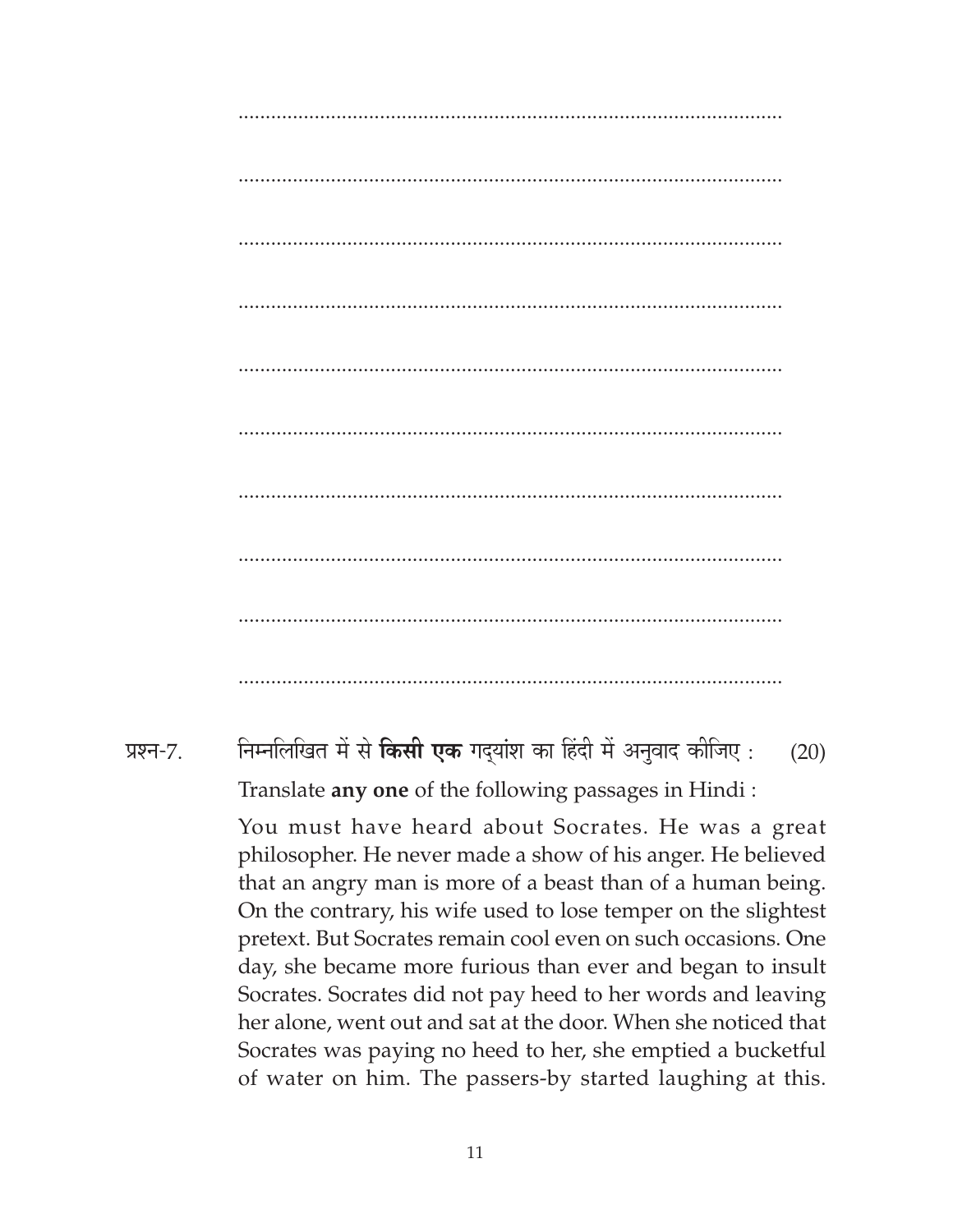Socrates joined them in their laughter and remarked, "I was expecting it; after thunder comes rain."

 $(Socrates =$ सूकरात, philosopher = दार्शनिक, angry man = क्रोध करने वाला व्यक्ति, human being = मानव/मनुष्य, on the contrary = इसके विपरीत, to lose temper = गुस्सा करना/क्रोध करना, on the slightest  $pretext = \overline{z}$ गरा-ज़रा सी बात पर, more furious = अधिक क्रोधित, insult = अपमान करना, pay heed to = (पर) ध्यान देना, bucket = बाल्टी, to empty  $=$  उँडेल देना, passers-by = राहगीर, after thunder comes rain = बादल गरजने के बाद बरसते ही हैं, to  $expect =$  संभावना)

#### $3$ यवा $/$ or

The villagers here are mostly illiterate. They quarrel among themselves. At times they go to law-courts and waste a lot of money. Once a villager brought a suit against his neighbour. He charged his neighbour that he had stolen his cattle. He produced many witnesses. The neighbour told the court that the cattle were destroying his crop. He also produced many witnesses. The magistrate ordered an enquiry. The enquiry revealed that the first man had no cattle and the second has no crop.

(illiterate = अनपढ़, quarrel among themselves = आपस में झगड़ते हैं, law-court = अदालत/कचहरी, to bring suit against = के विरुद्ध मुकदमा दायर करना, to waste = बरबाद करना, produced witnesses = गवाह पेश करना, to charge = आरोप लगाना/इल्जाम लगाना, to destroy = बरबाद करना, enquiry revealed = जाँच से पता चला)

.......................................................................................................... .......................................................................................................... ..........................................................................................................

..........................................................................................................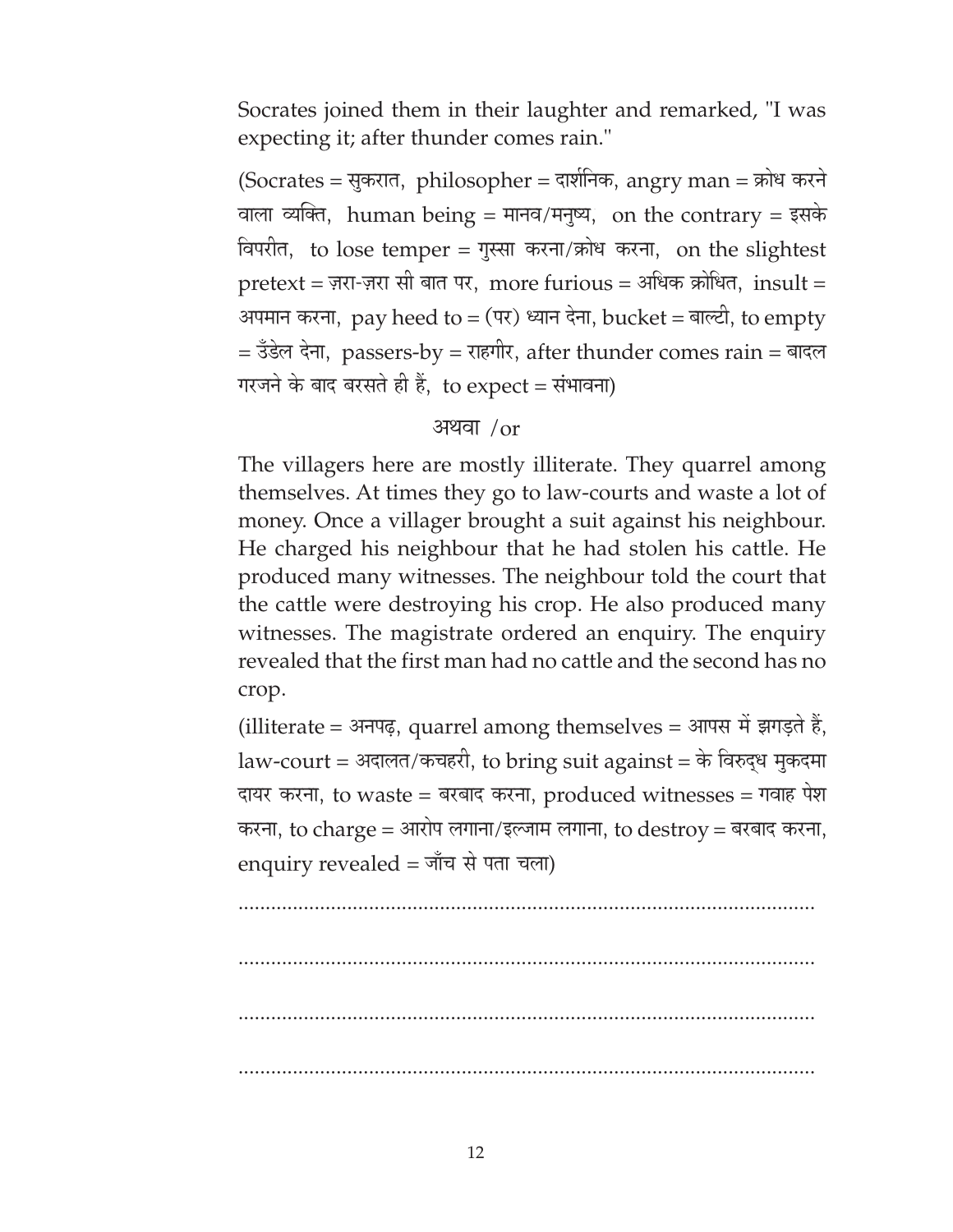आपके द्वारा हाल ही में किए गए शहर भ्रमण के बारे में बताते हुए अपने मित्र प्रश्न-8. को हिंदी में एक पत्र लिखिए।  $(20)$ Write a letter in Hindi to your friend describing the place visited by you recently. अथवा $/$  or आपके व्यक्तिगत पत्र आपको ठीक प्रकार से नहीं मिल रहे हैं। इस आशय का हिंदी में शिकायत पत्र प्रवर अधीक्षक डाकघर को लिखिए। Your personal letters are not being delivered properly. Write a complaint letter in Hindi to the senior superintendent of the post office in this regard.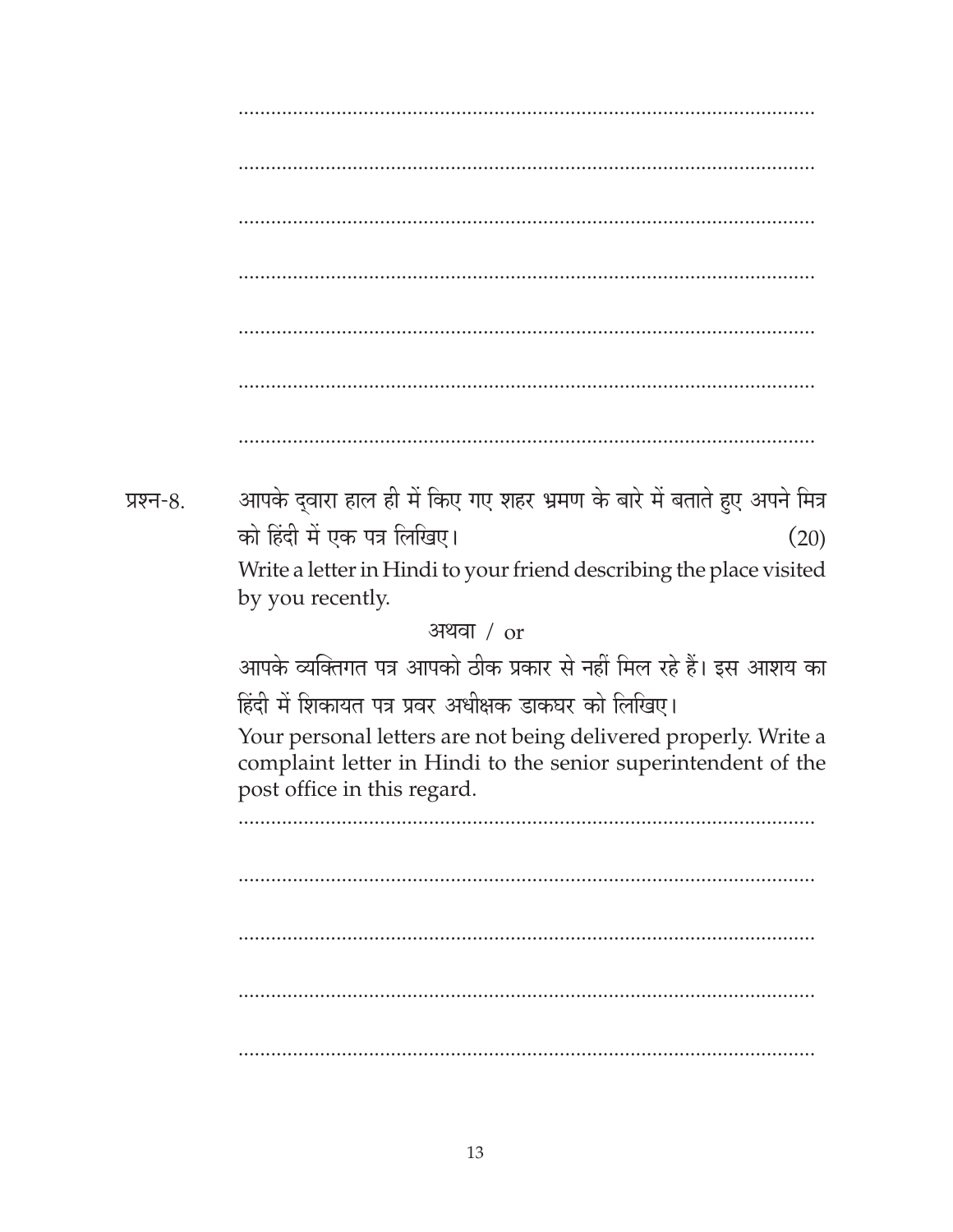| प्रश्न-9 | निम्नलिखित विषयों में से किसी एक पर लगभग 200 शब्दों में हिंदी में निबंध |      |
|----------|-------------------------------------------------------------------------|------|
|          | लिखिए:                                                                  | (20) |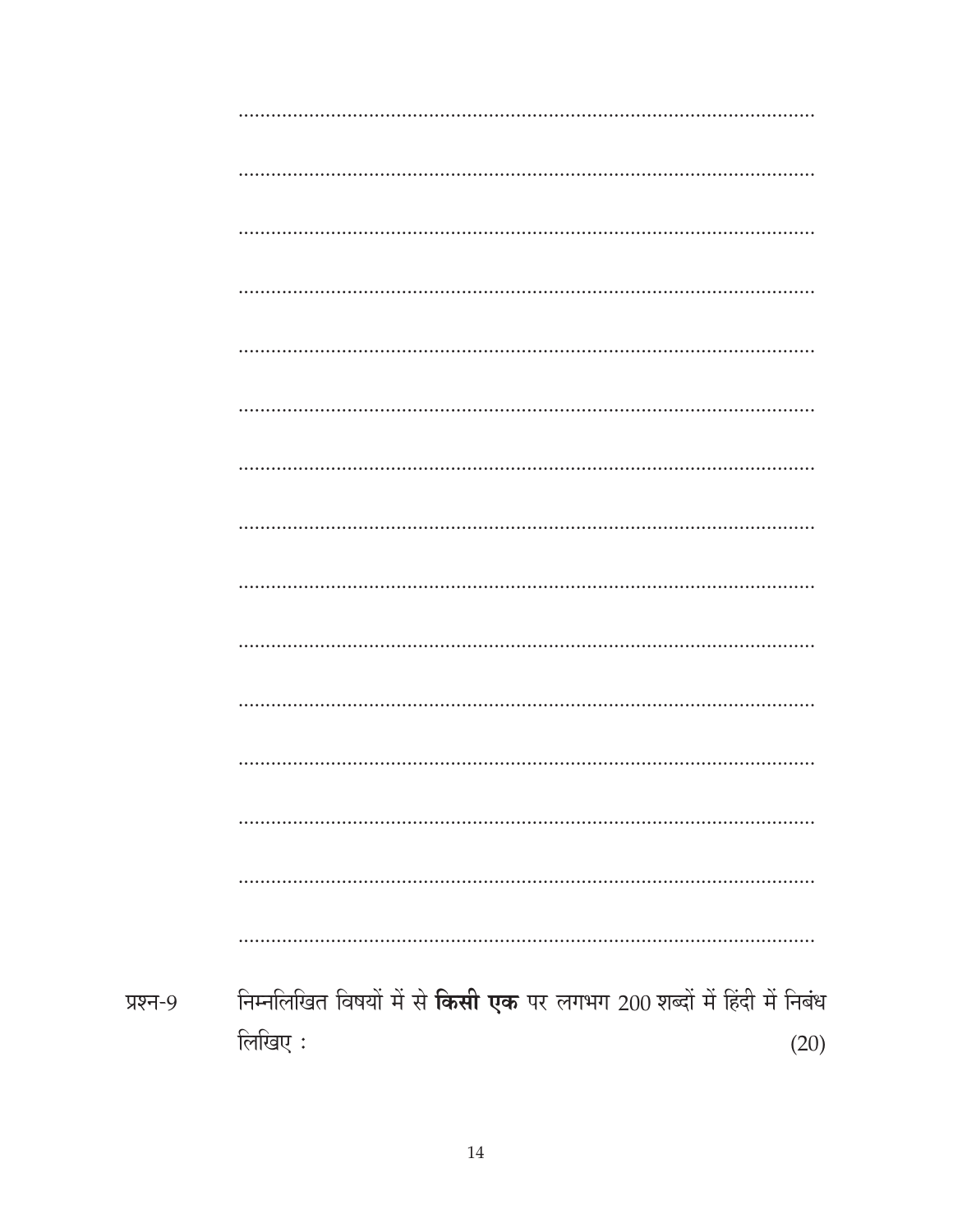Write an essay in Hindi on any one of the following topics in about 200 words:

| आतंकवाद-देश के लिए खतरा 2. मेरा नगर<br>1.                   |
|-------------------------------------------------------------|
| यदि मैं प्रधान मंत्री होता<br>4. इंटरनेट – लाभ व हानि<br>3. |
|                                                             |
|                                                             |
|                                                             |
|                                                             |
|                                                             |
|                                                             |
|                                                             |
|                                                             |
|                                                             |
|                                                             |
|                                                             |
|                                                             |
|                                                             |
|                                                             |
|                                                             |
|                                                             |
|                                                             |